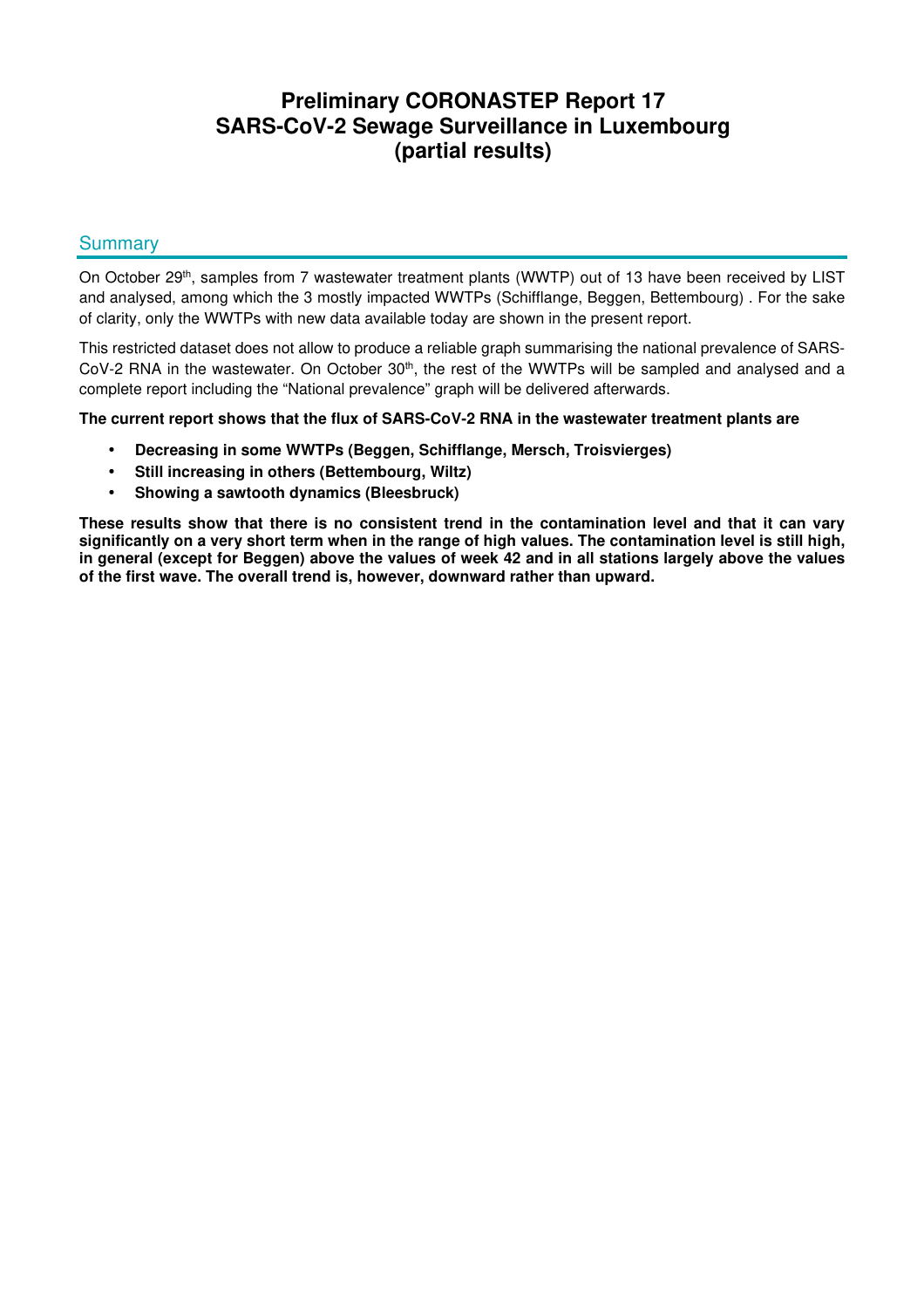Table 1 - Level of SARS-CoV-2 contamination of each analysed wastewater treatment plant in Luxembourg. BEG: Beggen, BET: Bettembourg, SCH: Schifflange, BLE: Bleesbruck,<br>MER: Mersch, PET: Pétange, HES: Hespérange, ECG: Echt



Dark green: negative samples for SARS-CoV-2 gene E (-), Green to red: positive samples for SARS-CoV-2 gene E. The intensity of the color is related to the RT-qPCR signal (Ct values)

|             | 2020                 |            |         |         |         |         |            |         |         |         |         |            |            |         |             |         |            |                         |         |         |         |         |         |         |            |
|-------------|----------------------|------------|---------|---------|---------|---------|------------|---------|---------|---------|---------|------------|------------|---------|-------------|---------|------------|-------------------------|---------|---------|---------|---------|---------|---------|------------|
|             | 2 <sup>nd</sup> wave |            |         |         |         |         |            |         |         |         |         |            |            |         |             |         |            |                         |         |         |         |         |         |         |            |
| <b>WWTP</b> | Week 20              | 21<br>Week | Week 22 | Week 23 | Week 24 | Week 25 | 26<br>Week | Week 27 | Week 28 | Week 29 | Week 30 | 31<br>Week | 32<br>Week | Week 33 | 34<br>Week. | Week 35 | 36<br>Week | $\overline{37}$<br>Week | Week 38 | Week 39 | Week 40 | Week 41 | Week 42 | Week 43 | Week 44    |
| <b>BEG</b>  |                      |            |         |         |         |         |            |         |         |         |         |            |            |         |             |         |            |                         |         |         |         |         |         |         |            |
| <b>BET</b>  |                      |            |         |         |         |         |            |         |         |         |         |            |            |         |             |         |            |                         |         |         |         |         |         |         |            |
| <b>SCH</b>  |                      |            |         |         |         |         |            |         |         |         |         |            |            |         |             |         |            |                         |         |         |         |         |         |         |            |
| <b>BLE</b>  |                      |            |         |         |         |         |            |         |         |         |         |            |            |         |             |         |            |                         |         |         |         |         |         |         |            |
| <b>MER</b>  |                      |            |         |         |         |         |            |         |         |         |         |            |            |         |             |         |            |                         |         |         |         |         |         |         |            |
| <b>PET</b>  |                      |            |         |         |         |         |            |         |         |         |         |            |            |         |             |         |            |                         |         |         |         |         |         |         | No<br>data |
| <b>HES</b>  |                      |            |         |         |         |         |            |         |         |         |         |            |            |         |             |         |            |                         |         |         |         |         |         |         | No<br>data |
| <b>ECH</b>  |                      |            |         |         |         |         |            |         |         |         |         |            |            |         |             |         |            |                         |         |         |         |         |         |         | No<br>data |
| <b>UEB</b>  |                      |            |         |         |         |         |            |         |         |         |         |            |            |         |             |         |            |                         |         |         |         |         |         |         | No<br>data |
| <b>GRE</b>  |                      |            |         |         |         |         |            |         |         |         |         |            |            |         |             |         |            |                         |         |         |         |         |         |         | No<br>data |
| <b>TRO</b>  |                      |            |         |         |         |         |            |         |         |         |         |            |            |         |             |         |            |                         |         |         |         |         |         |         |            |
| <b>BOE</b>  |                      |            |         |         |         |         |            |         |         |         |         |            |            |         |             |         |            |                         |         |         |         |         |         |         | No<br>data |
| <b>WIL</b>  |                      |            |         |         |         |         |            |         |         |         |         |            |            |         |             |         |            |                         |         |         |         |         |         |         |            |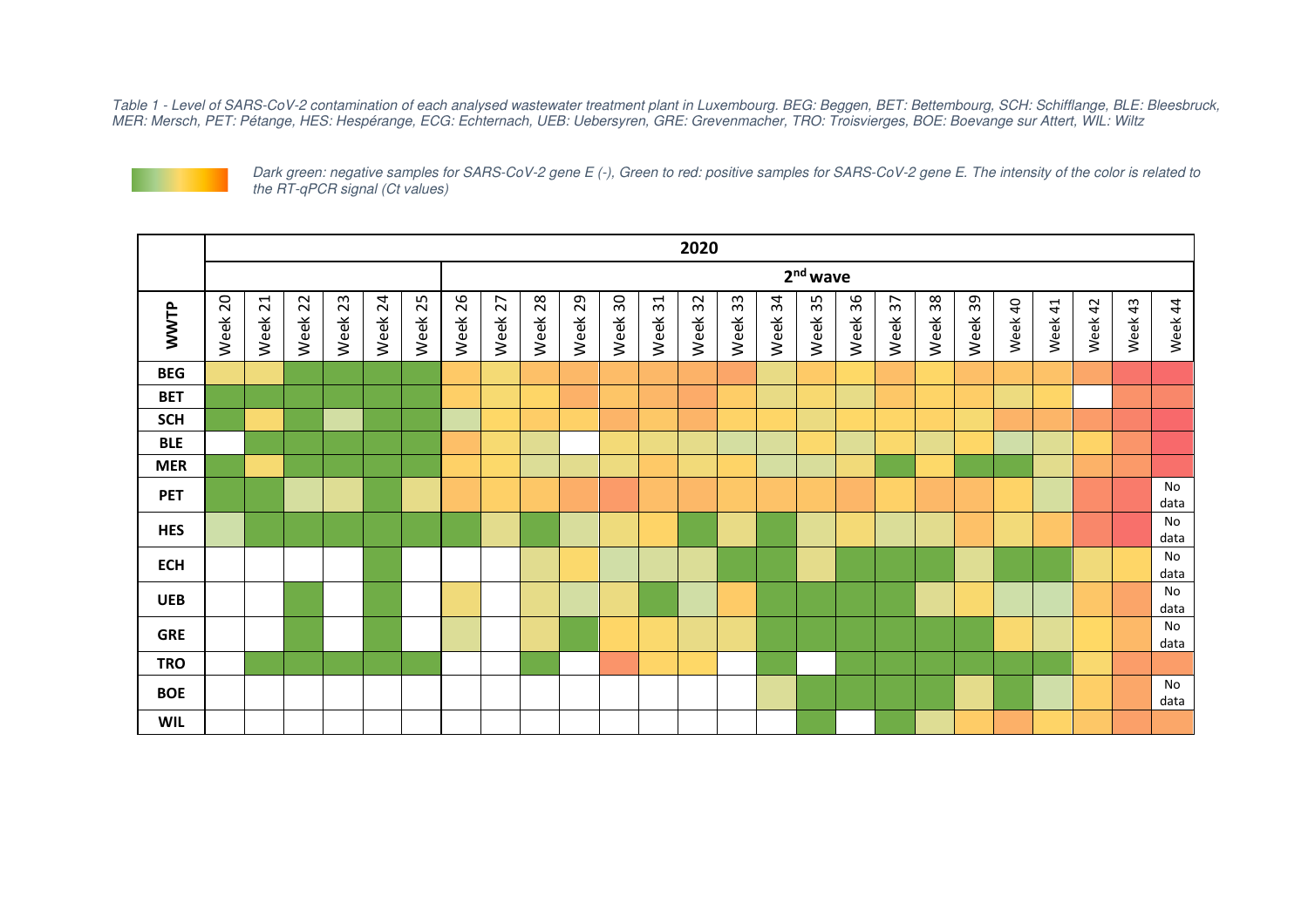Figure 1 – RT-qPCR quantification time-course monitoring of SARS-CoV-2 (E gene) in the three most impacted wastewater treatment plants from March to October 2020. Grey squares: daily-confirmed cases for the contributory area of each wastewater treatment plant (only available until week 42 included), dots: SARS-CoV-2 flux (RNA copies / day / 10 000 equivalent inhabitants).

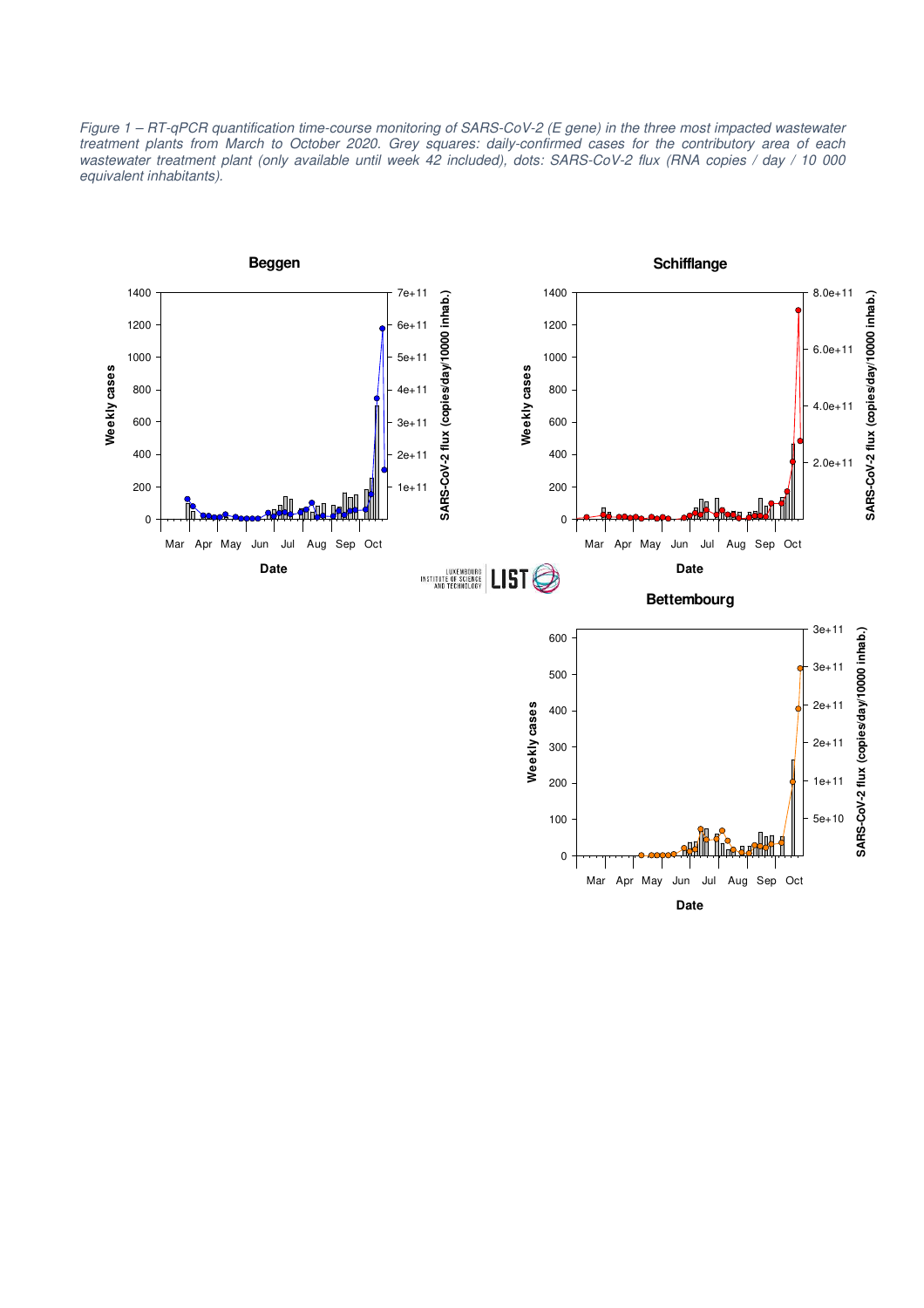Figure 2 – RT-qPCR quantification time-course monitoring of SARS-CoV-2 (E gene) in Mersch wastewater treatment plants from March to October 2020. Grey squares: daily-confirmed cases for the contributory area of each wastewater treatment plant (only available until week 42 included), dots: SARS-CoV-2 flux (RNA copies / day / 10 000 equivalent inhabitants).



Table  $1$  – Details of the WWTP analysed on October 29<sup>th</sup>

| Wastewater<br><b>Treatment</b><br>Plant | Nominal capacity<br>(eq. inhabitants) | nhabitant<br>connected |  |  |
|-----------------------------------------|---------------------------------------|------------------------|--|--|
| Beggen                                  | 210,000                               | 139,731                |  |  |
| Bettembourg                             | 95,000                                | 53,606                 |  |  |
| Schifflange                             | 90,000                                | 68,143                 |  |  |
| Bleesbrück                              | 80,000                                | 30,930                 |  |  |
| Mersch                                  | 70,000                                | 30,473                 |  |  |
| <b>Troisvierges</b>                     | 5,000                                 | 3,411                  |  |  |
| Wiltz                                   | 16,500                                | 6,944                  |  |  |
| <b>Total</b>                            | 566,500                               | 333,238                |  |  |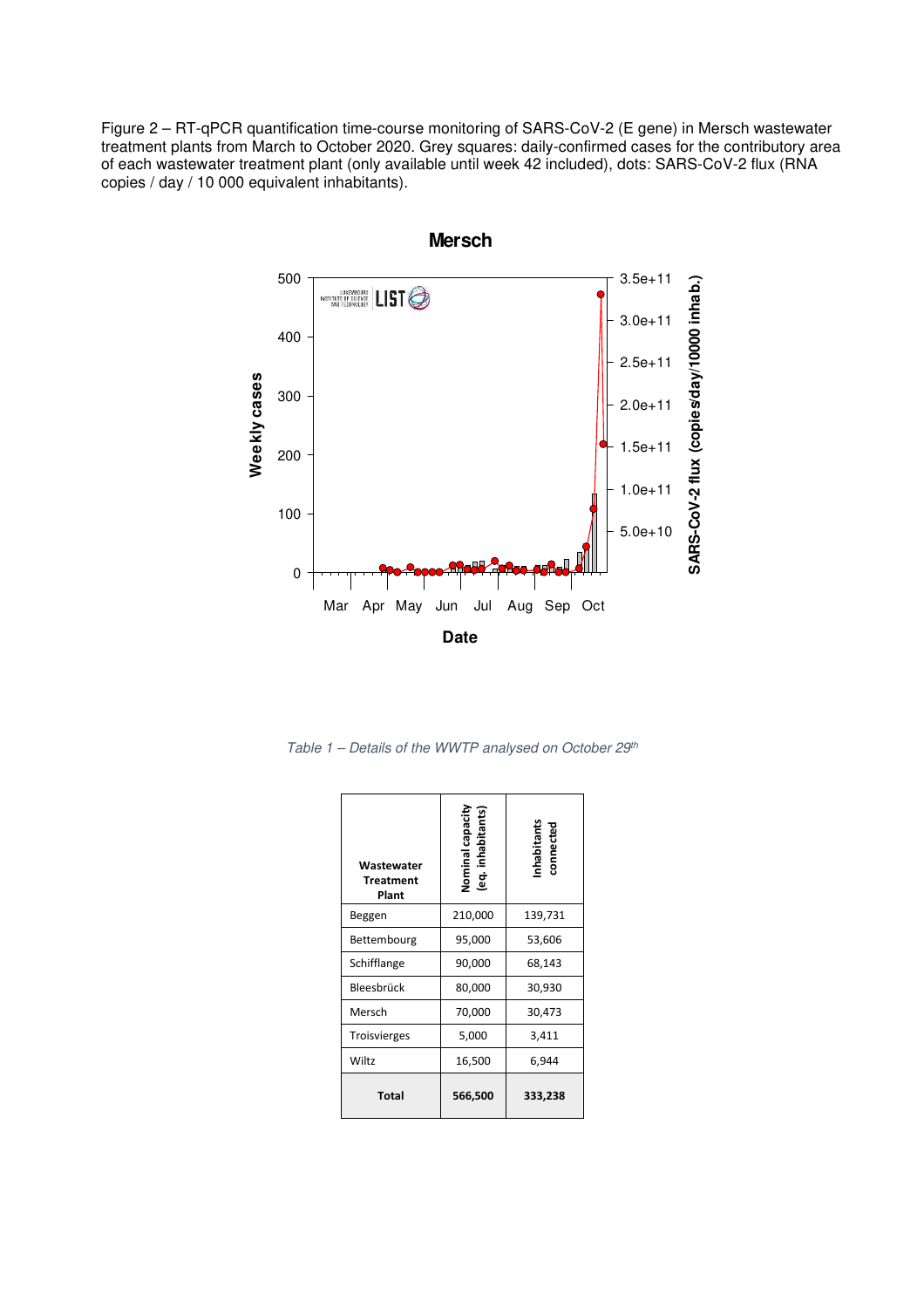Figure 4 – RT-qPCR quantification time-course monitoring of SARS-CoV-2 (E gene) in SIDEN wastewater treatment plants from March to October 2020. Grey squares: daily-confirmed cases for the contributory area of each wastewater treatment plant (only available until week 42 included), dots: SARS-CoV-2 flux (RNA copies / day / 10 000 equivalent inhabitants).

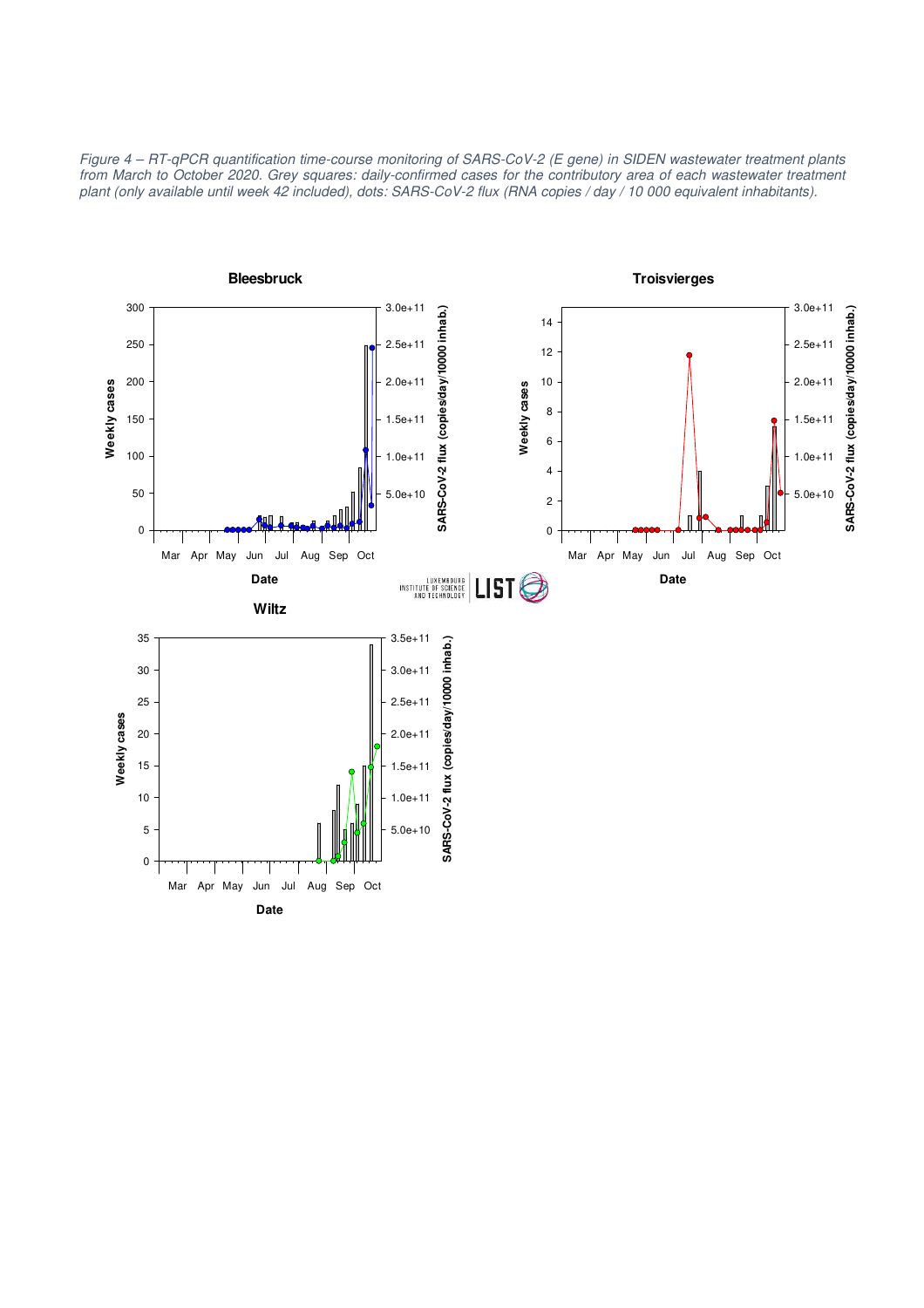

### Materials and Methods

#### **Sewage samples**

From March to October 2020, up to thirteen WWTPs were sampled at the inlet of the plant according to the planning presented in Table 2. The operators of the WWTPs sampled a 24-h composite sample of 96 samples according to your own sampling procedure. Composite sample was stored at 4°C until sample processing.

#### **Sample processing**

The samples were transported to the laboratory at 4°C and viral RNA was isolated on the day of sampling. Larger particles (debris, bacteria) were removed from the samples by pelleting using centrifugation at 2,400 x g for 20 min at 4°C. A volume of 120 mL of supernatant was filtered through Amicon® Plus-15 centrifugal ultrafilter with a cut-off of 10 kDa (Millipore) by centrifugation at 3,220 x g for 25 min at 4°C. The resulting concentrate was collected and 140 µL of each concentrate was then processed to extract viral RNA using the QIAamp Viral RNA mini kit (Qiagen) according to the manufacturer's protocol. Elution of RNA was done in 60 μL of elution buffer.

#### **Real-time One-Step RT-PCR**

Samples are screened for the presence of Sarbecovirus (Coronaviridae, Betacoronaviruses) and/or SARS-CoV-2 virus RNA by two distinct real-time one-step RT-PCR, one on the E gene (Envelope small membrane protein) and the second on the N gene (nucleoprotein). The E gene real-time RT-PCR can detect Sarbecoviruses, i.e. SARS-CoV, SARS-CoV-2 and closely related bat viruses. In the context of the COVID19 pandemic, it can be assumed that only SARS-CoV-2 strains will be detected by this assay given that SARS-CoV virus has been eradicated and other bat viruses do not commonly circulate in the human population. The E gene assay is adapted from Corman et al. [17]. The N gene real-time RT-PCR assay (N1 assay) specifically detects SARS-CoV-2 virus. It is adapted from the CDC protocol<sup>1</sup>. The two primers/probe sets are presented in Table 3. The RTqPCR protocols and reagents were all provided by the LIH.

| <b>Target</b> | <b>Primer name</b> | Primer sequence (5' to 3')                     | <b>References</b> |  |  |
|---------------|--------------------|------------------------------------------------|-------------------|--|--|
| E gene        | E Sarbeco F1       | 5-ACAGGTACGTTAATAGTTAATAGCGT-3                 | Corman et al.,    |  |  |
|               | E Sarbeco R2       | 5-ATATTGCAGCAGTACGCACACA-3                     | 2020              |  |  |
|               | E Sarbeco P1       | 5'-FAM-ACACTAGCCATCCTTACTGCGCTTCG-BHQ1         |                   |  |  |
| N gene        | 2019-nCoV N1 Fw    | 5'-GAC CCC AAA ATC AGC GAA AT-3'               | CDC               |  |  |
|               | 2019-nCoV N1 Rv    | 5'-TCT GGT TAC TGC CAG TTG AAT CTG-3'          |                   |  |  |
|               | 2019-nCoV N1 Probe | 5'-FAM-ACC CCG CAT TAC GTT TGG TGG ACC-BHQ1-3' |                   |  |  |

#### Table 1 – RT-qPCR primer-probe sets

Each reaction contained 5 μL of RNA template, 5 μL of TaqPath 1-step RT-qPCR MasterMix (A15299, Life Technologies),  $0.5 \mu L$  of each primer (20  $\mu$ M) and probe (5  $\mu$ M) and the reaction volume was adjusted to a final volume of 20 μL with molecular biology grade water. Thermal cycling reactions were carried out at 50 °C for 15 min, followed by 95 °C for 2 min and 45 cycles of 95 °C for 3 sec and 58°C (E gene) or 53°C (N gene) for 30 sec using a Viia7 Real-Time PCR Detection System (Life Technologies). Reactions were considered positive (limit of detection – LOD) if the cycle threshold (Ct value) was below 40 cycles.

<sup>1</sup> https://www.cdc.gov/coronavirus/2019-ncov/downloads/rt-pcr-panel-primer-probes.pdf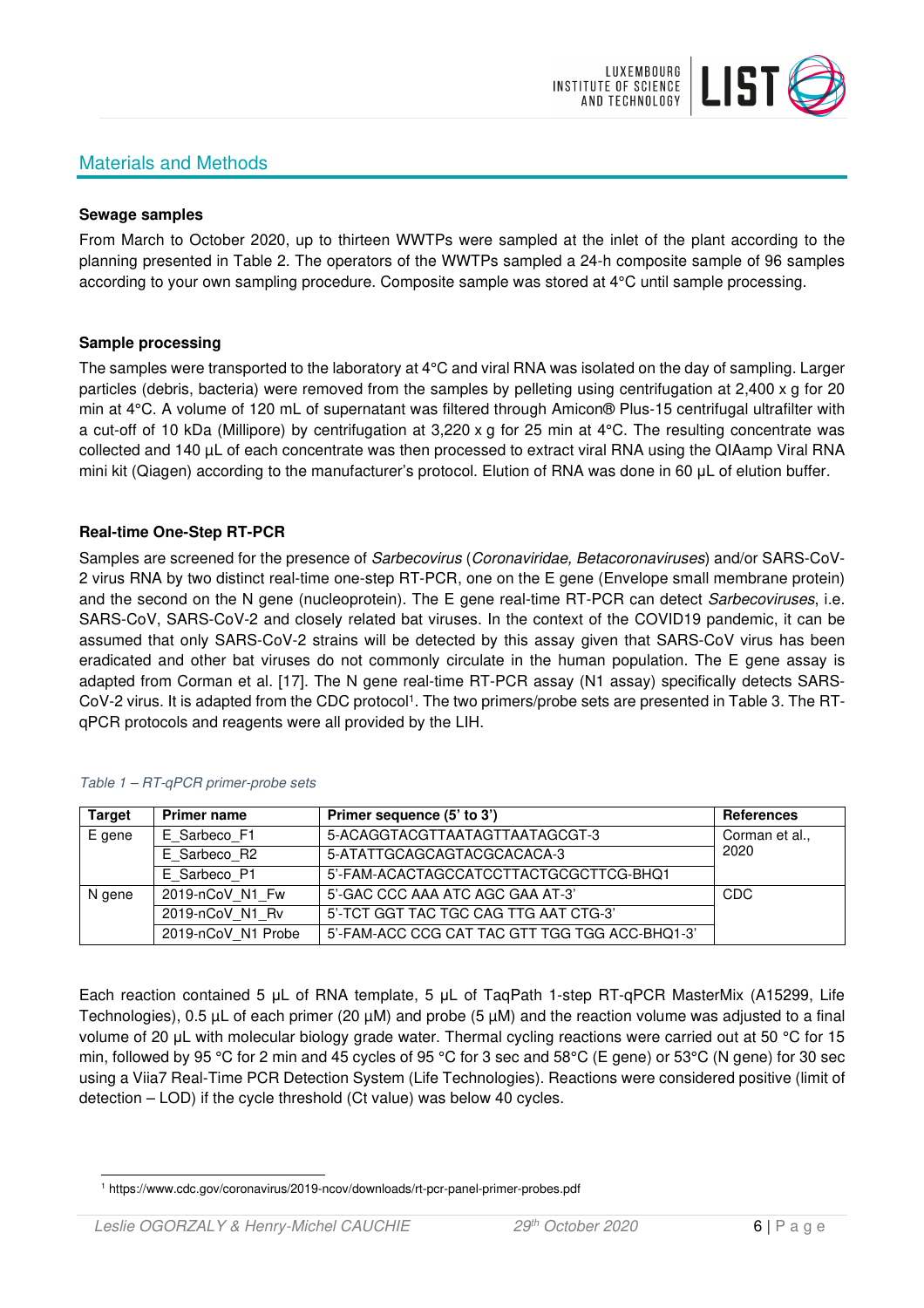

### **Controls**

A non-target RNA fragment commercially available (VetMAX™ Xeno™ IPC and VetMAX™ Xeno™ IPC Assay, ThermoFischer Scientific) was added to the viral RNA extract from sewage concentrates as an internal positive control (IPC). This IPC-RNA is used to control the performance of the RT-qPCR (E gene) and to detect the presence of RT-qPCR inhibitors.

Viral RNA copies quantification of both targeting genes in wastewater samples was performed using RT-qPCR standard curves generated using EDX SARS-CoV-2 Standard (Biorad). This standard is manufactured with synthetic RNA transcripts containing 5 targets (E, N, S, ORF1a, and RdRP genes of SARS-CoV-2, 200,000 copies/mL each).Using such a standard, the limits of quantification (LOQ) of both RT-qPCR assays were estimated to 1 RNA copy per reaction (Figure 6).



Figure 3 – RT-qPCR standard curves established for both targeting genes (E gene and N gene) of SARS-CoV-2 using a commercially available standard (Biorad).

#### **Data interpretation**

A sample is declared positive for the presence of SARS-CoV-2 if both targets (E and N gene) are detected with Ct values less than or equal to the LOQ. If only one target is detected or if target genes are detected with Ct values between the LOD and the LOQ, samples are reported as presumptive positive (+/-). A sample is declared negative when no target genes are detected (Ct values superior to the LOD).

In case of presumptive positive, sample is tested again using another RT-qPCR detection assay (Allplex 2019 nCoV Assay, Seegene). This commercially available detection kit is a multiplex real-time RT-PCR assay for simultaneous detection of three target genes of SARS-CoV-2 in a single tube. The assay is designed to detect RdRP and N genes specific for SARS-CoV-2, and E gene specific for all Sarbecovirus including SARS-CoV-2.

As shown in Figure 7, a good linear relationship (R<sup>2</sup>: 0.92) was obtained between the SARS-CoV-2 RNA concentrations estimated using the E gene and the N gene, respectively. Therefore, only the E gene results were presented in this report.